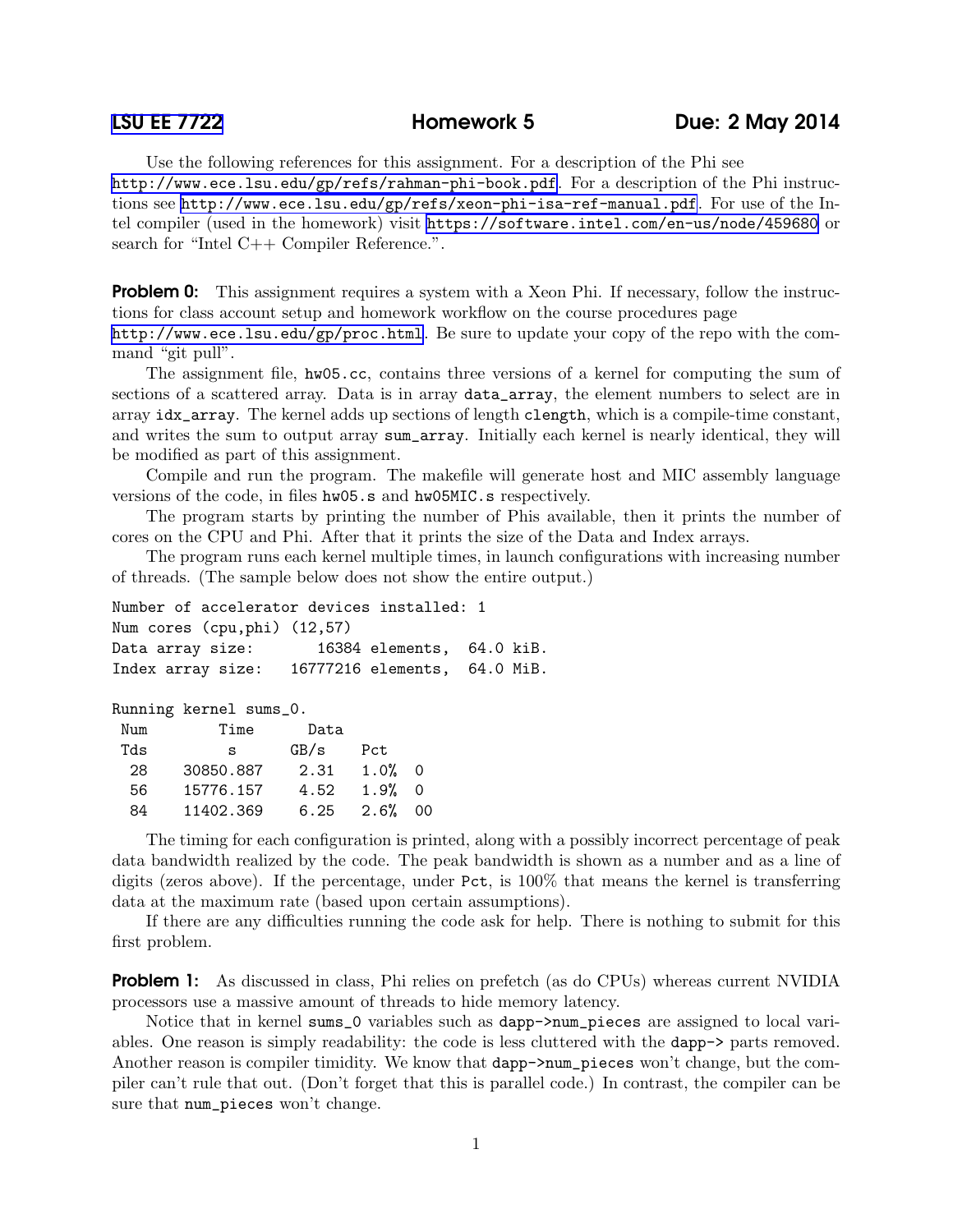Sharp-eyed students might have noticed that one dapp-> still remains in the loop body in sums\_0, though sums\_1 is done correctly in that dapp-> is removed. Run the code and compare the performance of sums\_0 and sums\_1; sums\_1 should be faster.

Explain the difference by examining the assembler code for the two routines (before modifying sums\_1). *Hint:* prefetche *is used for store addresses.*

(*a*) Based on the assembler code, why does removing dapp-> make the code run faster?

(*b*) How does the presence of dapp-> impede the code.

**Problem 2:** Kernel sums\_0 and sums\_1 access array elements in an order appropriate for NVIDIA GPUs.

(*a*) Modify the code in sums\_1 so that access ordering is more appropriate for Phi.

(*b*) Indicate the performance improvement obtained.

**Problem 3:** The ptri512 and ptrf512 data types contain an attribute that indicates the pointer value is a multiple of 64 bytes (512 bits). (They are declared using a typedef near the top of the file.) The compiler can use this information to generate better code.

(*a*) In sums\_1 (the one re-written for the previous problem) use these types in the place or places where they will make a difference.

(*b*) There is at least one array for which the special type is not needed (even though the array address has the proper alignment). Identify the array and explain why it is not needed.

**Problem 4:** The Intel compiler should unroll the piece loop, even if the iteration (trip) count is not known at compile time. However, the compiler will not group the loads to  $\texttt{idx\_array}$  at the top of the unrolled loop because of possible aliasing with sum\_array.

When we encountered a similar problem in CUDA code we used a local array for sum\_array, removing the fear of aliasing from the compiler's decision making process, and so enabling it to place the idx\_array loads at the top of the loop.

Based on the Phi microarchitecture, explain why this would not make much of a difference for Phi.

Note: Do not write any code for this problem, just answer the question. Another note: It actually does realize about 10% speedup, perhaps due to other scheduling benefits.

**Problem 5:** Consider the two ways of accessing array elements, the GPU ordering used in sums\_0 and the Phi ordering in a correctly solved sums\_1. Answer the questions below for sums\_0 and sums\_1 and take into account the value of clength, which is 16, and assume the program is run with the default parameters.

(*a*) Explain the difference in performance of the two orderings for access to idx\_array.

(*b*) Explain the difference in performance of the two orderings for access to data\_array.

(*c*) Explain the difference in performance of the two orderings for access to sum\_array.

**Problem 6:** One advantage of the Phi over the Kepler is the 512 kiB L2 cache, providing more medium-speed storage.

(*a*) Look at the impact on performance when varying the size of the data array. The data array size can be specified with the first argument; the number of elements in the data array is  $1024 \times a$ , where a is the first argument. The default values is 16, so running  $hw05$  16 gives the default data size.